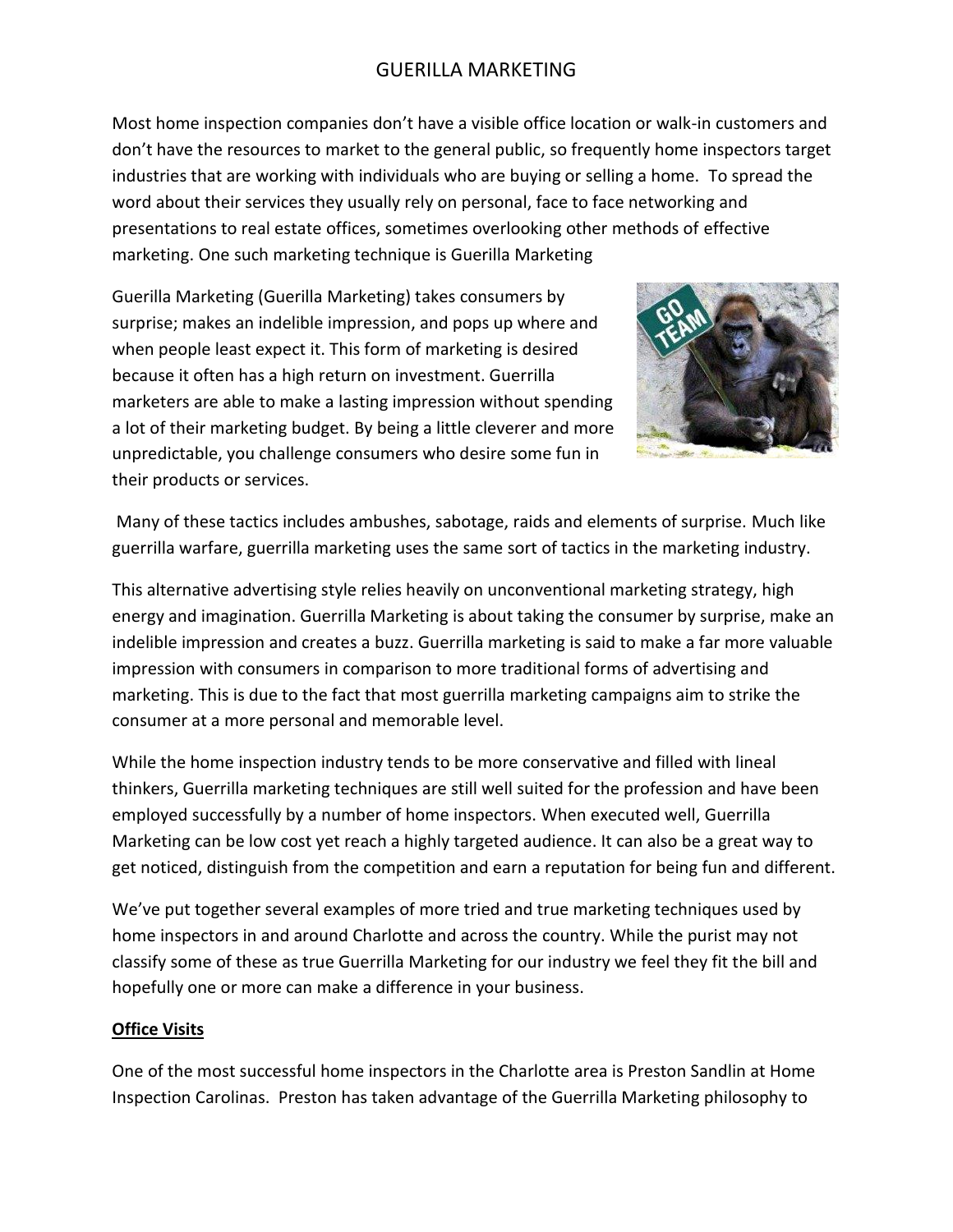heart and applied it to the standard office presentation. He has branded himself as the Rodney Dangerfield of office presentations by wearing loud and obnoxious golf pants to every single office presentation and visit he makes. Sure he brings food, gifts and talks about home inspection but what everyone remembers how fun it was and his loud pants!



Now we're not saying everyone should run out and buy some crazy golf pants but you should put on your thinking cap and come up with some innovative ways to make your office presentation stand out from the rest.

#### **Men are from Mars Women are from Venus**

The truth is that men and women see thing differently and have different priorities and interest. Most home inspectors are men and most real estate agents are women. So it's sometimes difficult for the analytical home inspector to view or understand marketing to a female dominated profession. Things that a lady may like and remember are different then what a man thinks would be of interest. So consulting with you wife or other females for suggestions and ideas is well worth the effort. Here is one such item that has had great success for some home inspectors.



Put together seasonal "goodie" jars. This takes very little time and money. Just search the internet for ideas. These colorful mason jars filled with seasonal treats and topped with a colorful piece of cloth and ribbon are always accepted at a real estate office and stand a very good chance of being placed where they can be seen and taken.

#### **Element of Surprise**

General McArthur has a saying during his campaign to regain the Philippine Islands. "Hit them where they are not". This same ideal can apply to home inspector marketing. How many times have you visited an office and not got past the receptionist "Gate Keeper" without and appointment ,invitation or you have been asked to join their preferred vendor program for a fee. Frustrating to say the least but understandable as I'm sure most real estate offices are visited by a large number of service providers each and every day.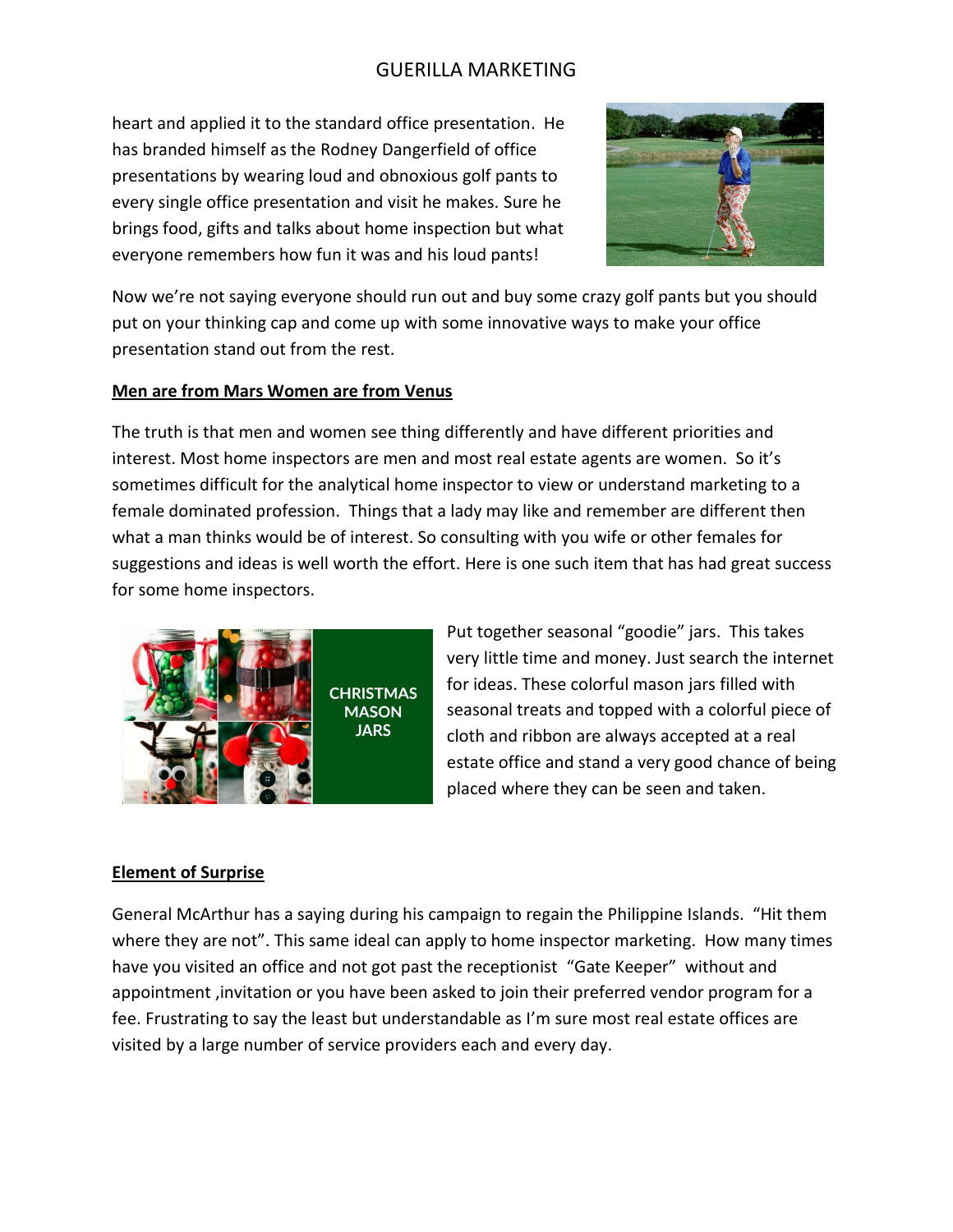So what's a home inspector to do? Hit them where they are not, that is to say visit open houses. Use the Guerrilla Marketing tactic of surprise. Take some time and identify open houses in your area and map them out then drop by for a short visit and introduction. Usually the agents are pretty board so bring a "survival kit" filled with treats, magazines and other items. Don't over stay your visit and be respect full if potential buyers are present.

Try reaching out to agents that you know and have an ongoing relationship with and offer to help sponsor their next open house. This is a great way to meet perspective clients who are actively looking to buy a home.

Other options include community or school festivals and sporting events. Tom Evans with Legacy Home Inspection and NCLHIA member sponsored his local area high school with an advertisement in their football program and a banner on the baseball field fence. What a great place to meet you people with families that will be soon needed a new home or looking to trade up.

### **High Speed**

Race cars have been called 200 mile an hour bill boards. So take a que from racing and use vehicle decals to constantly market your business. Most inspectors cover the Charlotte metro area which means a lot of driving and sitting in traffic. While most inspectors can't afford advertising on stationary bill board they can afford a few hundred dollars for some professional vehicle decals. Some inspectors have purchased a "company" truck and don't want to plaster decals on it as it is really a personal vehicle. That's great but this should be a business first and a hobby second.

Howdy Home Inspections is a great example of branding using vehicle graphics and decals so when they show up at the clients home, it projects a level of professionalism and everyone know who is there and why.

# **HOME INSPECTIONS**

## **Reset and Refresh**

To be treated as a professional you need to look and act

the part. Too many home inspectors cling to an old outdated logo that was not professionally designed and it may be time to get that logo updated and refreshed. There are a number of cost effective options available to get a great looking logo. Try one of the on-line services like Logo Design Guru where they set up a competition and you get multiple designs and options to choose from.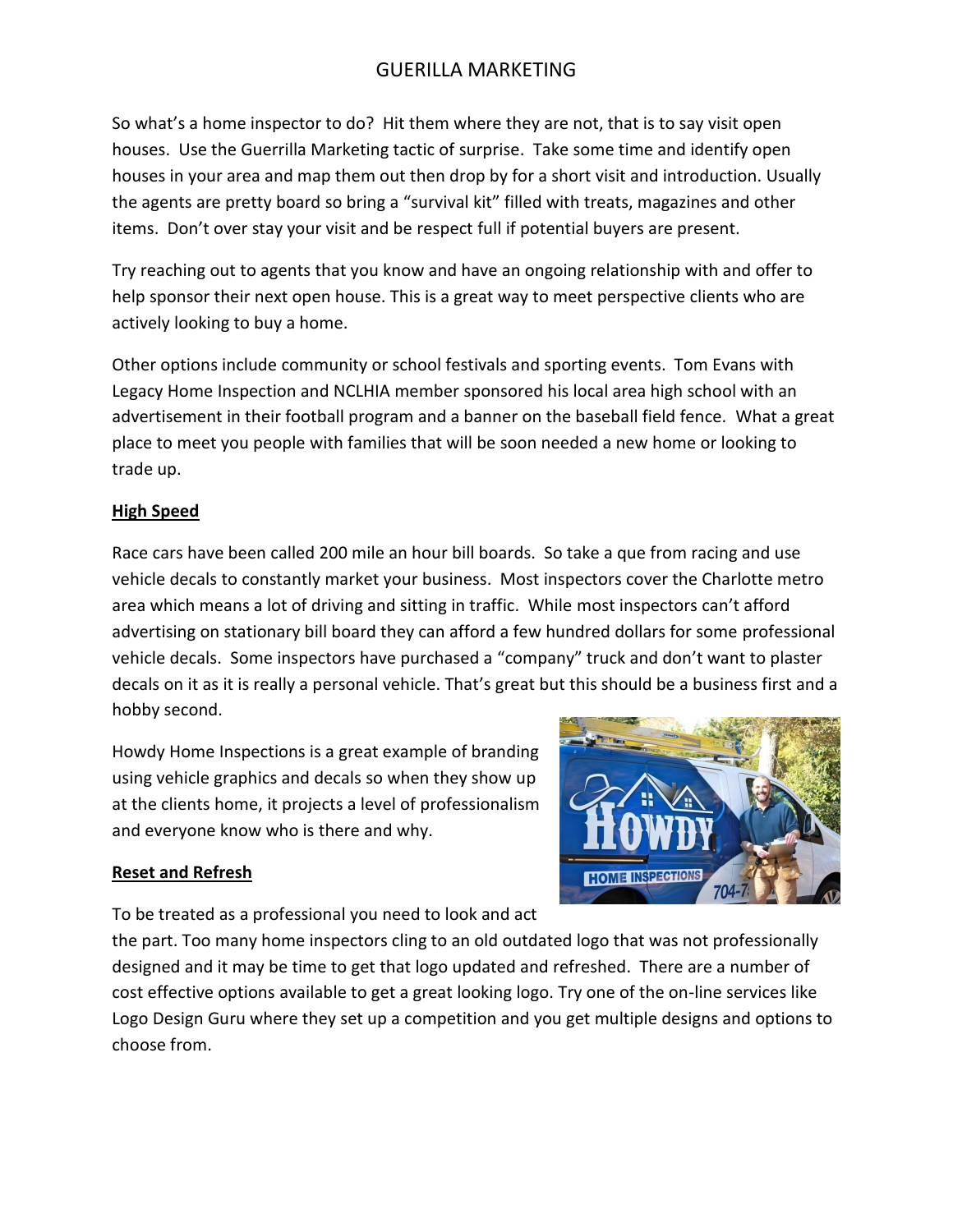Brand your image by investing in some logo apparel. Queensboro is a North Carolina company that specializes in logo apparel at an affordable price. You can upload your logo to their site, adjust the colors and see it on different shirts and other items before you buy. Remember to wear your shirts when you out in public you'd be surprised at people will pay attention to what's on your shirt and may even ask you a question related to home inspection.

### **Recycle**

While the internet and social media is all the rage now the truth is that it's very crowed and everyone is vying for the top spot and the most attention. In fact it's gotten to the point where a lot of social media has become just digital noise and is overlooked or ignored.



Try direct mailing using a plain number 10 business envelope. It's easy and inexpensive and delivered directly to the individual you're trying to reach. In fact it so old fashioned that I bet most home inspectors have abandoned it for the digital world of emails and face-book posts because it's perceived to be cheaper and more effective.

Think how many emails you delete without being opened, a plain envelope addressed to an individual will get opened, even if they toss what's inside they had to look at it and make

a decision to toss or keep it. The simple fact that they saw your logo has left and impression now follow up with a second or third mailing at a strategic intervals and you'll reinforce your brand and drive referrals to your business. Here's the best thing is you'll be about the only one doing it as everyone else has branded it as old and not effective. Used correctly this is very effective method to market.

#### **Inspector Gadget**

Again nothing new here but it's a very effective way to market all the time for a very low price. Typical handouts are coffee mugs, pens, pads and calendars. Try adding something in that coffee mug. A packet of coffee or tea along with some other treats and a nice ribbon or bow will be appreciated and remembered more. Spend a few extra dollars and get a nicer and different style mug.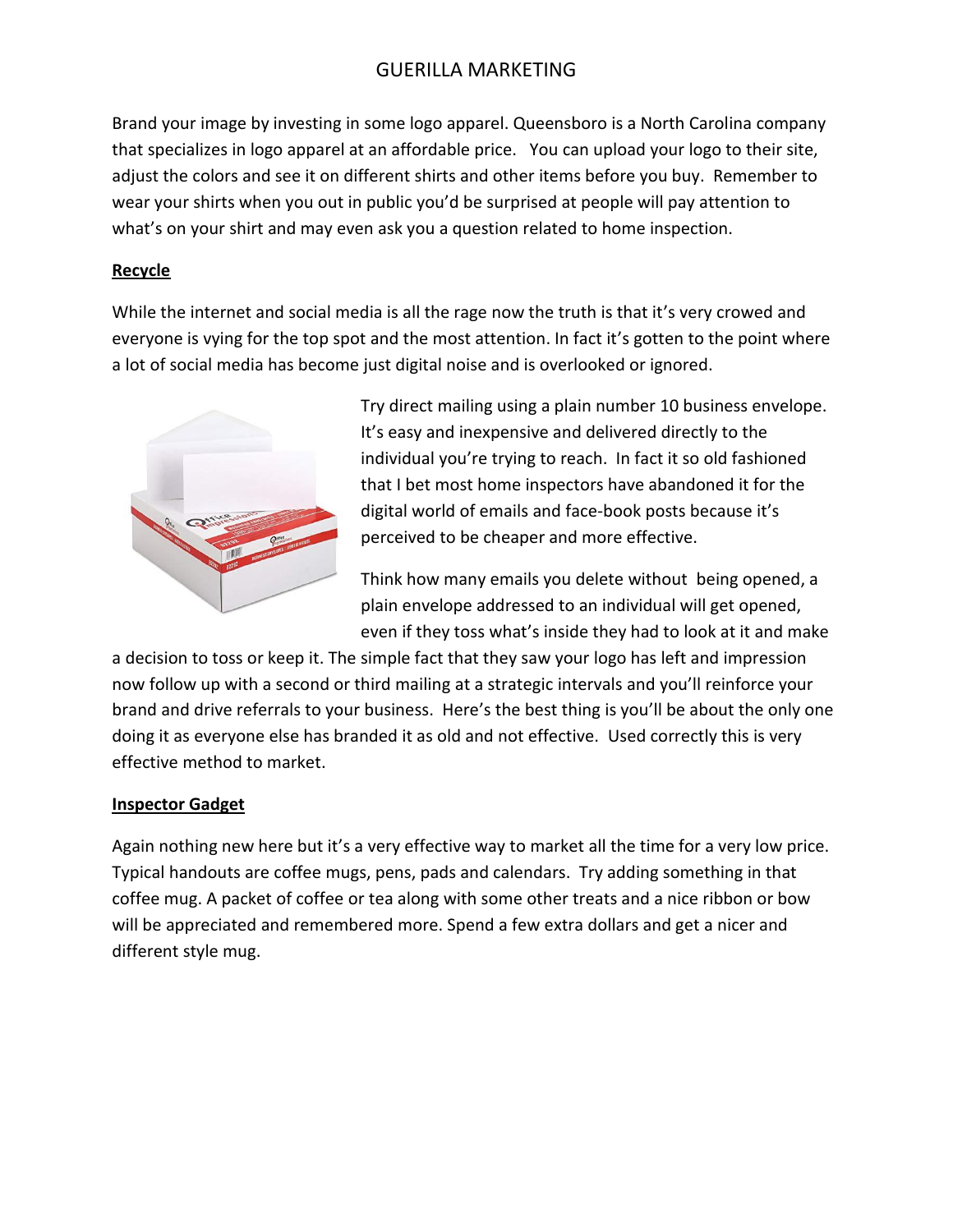Pens are great but everyone has them, again it all in how you use them. Buy a bunch of

inexpensive pens with you company name and contact info use these as "Drop" pens. Leave them wherever you go, the bank, post office or with your tip when you go out to eat. Make sure to target areas where agents might be such as a convention or training class. Purchase some nicer pens and make sure to give some to your client, the agents and leave one for the



homeowner after all they have to move somewhere and may need an inspector.

Two inspectors were sitting at a restaurant waiting to be seated. A nice young lady notices they were dressed similar and asked if they worked for the same company. One of them replied "no but they were both home inspectors." The young lady responded "Oh great I'm an agent and was looking for a home inspector, do you have a card?" One home inspector said yes and jumped up and went to his car to get a card. The other home inspector reached in his pocket and said "I don't have a card but I have a business pen" and handed her a company pen. She responded "Oh good something I can use" about this time the other inspector returned with his card. Guess who got the follow on referrals?

One of the most successful items is a tape measure. It seems that everyone needs and appreciates a tape measure. These can be had for very little money. Some home inspectors buy them from the dollar store then add a label with their logo on it.

## **The Library**

Say what? Okay books are a great marketing tool. Home maintenance books can be had for



under \$3. Most of us have been trained from a young age to respect and take care of books. So when you give someone a book it's likely they will keep it and not throw it away. InterNACHI has maintenance books and can customize the cover to accent and highlight your company and logo. Books are great to hand out at home shows or other

community events. Always put your business card inside and if you don't get the customized books have some business card stickers printed and put one on the front and back covers.

#### **Summary**